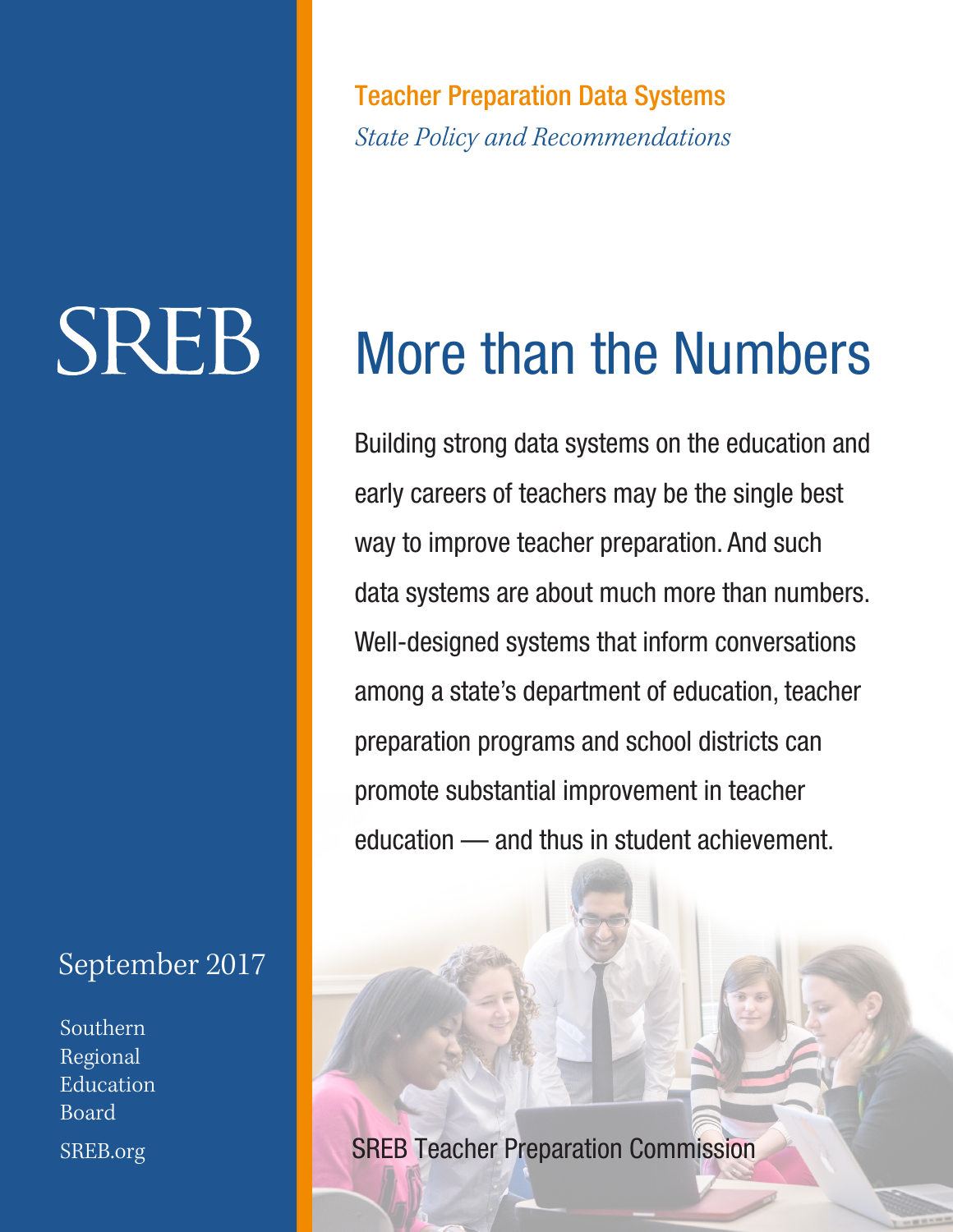This report, the first from SREB's Teacher Preparation Commission, outlines common features of effective data systems and provides examples of three promising pioneers. It also offers the Commission's recommendations for states to take the lead in developing data systems with the potential to improve how we prepare today's teachers for tomorrow's students. This report covers one of several areas of focus. The final report, in late 2018, will include these and recommendations in additional areas.

| <b>Inside</b>              |  |
|----------------------------|--|
|                            |  |
| State data system examples |  |
|                            |  |
|                            |  |
|                            |  |
|                            |  |
|                            |  |

*This report was prepared by Jim Wyckoff, professor, Curry School of Education, University of Virginia, in consultation with Commission members and under the leadership of Mark Emblidge, SREB vice president for special projects.*

*Cover photo: Eddy Perez, Louisiana State University Strategic Communications*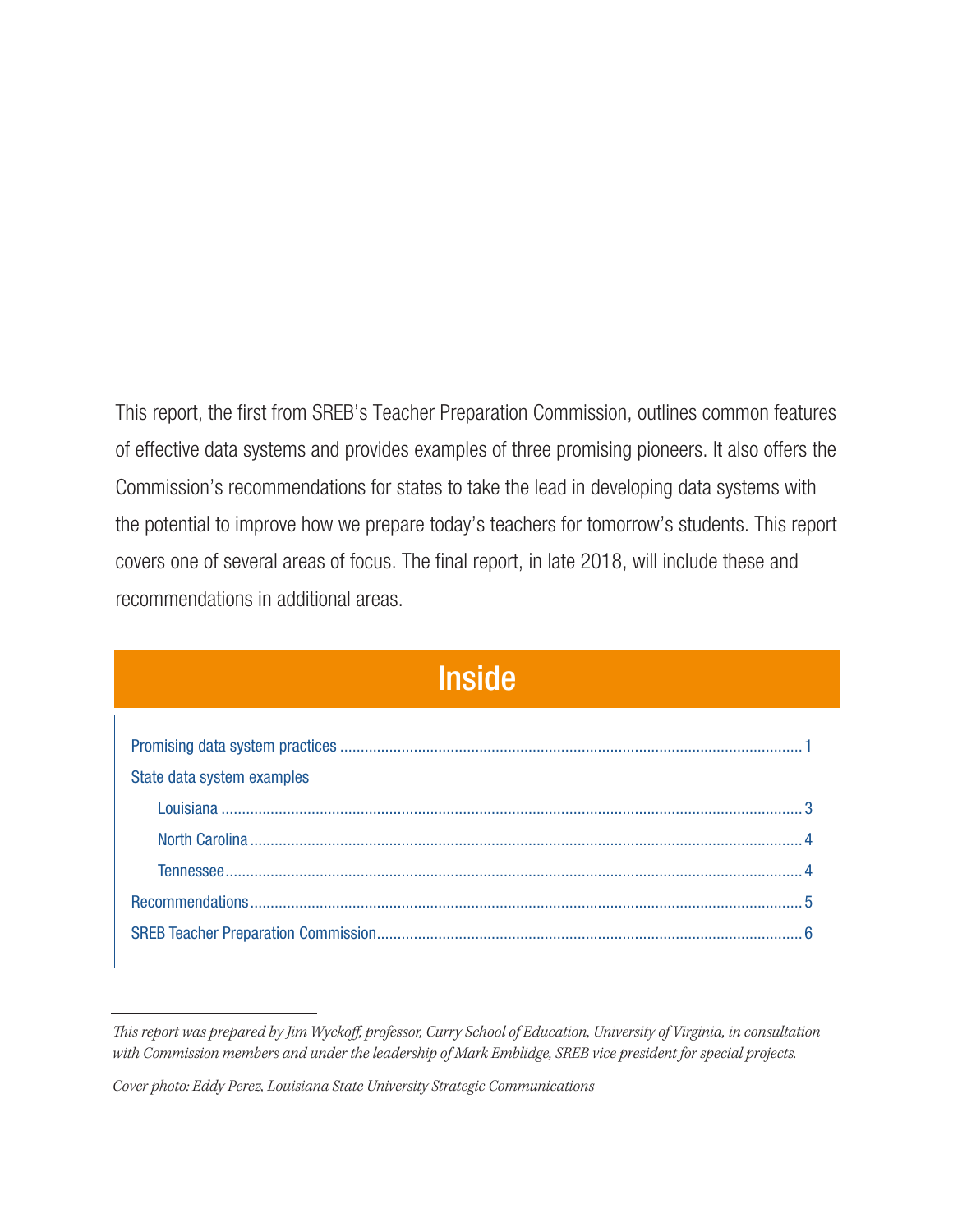# State Policy on Data to Inform Teacher Preparation

Teacher preparation holds great promise to improve teacher effectiveness, which in turn can dramatically elevate student performance, producing a cascading effect. To achieve effective teacher preparation programs, states need data systems that are specific, practical and accessible enough to help states create truly transformative programs. A few states have developed such systems, and the policies and practices they have adopted are excellent models for even broader improvements.

Data's potential to improve teacher preparation goes unrealized in most states today. For example, few programs track where their graduates accept teaching positions, what they teach, how their students perform, or how long they remain in the profession. What data do exist are typically collected for compliance only, housed in disparate places, and not readily accessible.

#### *"Data not only measures progress, it inspires it."*

— Cassandra Herring, CEO, Branch Alliance for Educator Diversity and former Dean, School of Education, Hampton University

As a result, state policymakers lack evidence on which to base teacher licensure, program approval and accountability, and researchers are unable to explore best practices.

Without a robust and accessible data system, educators and policymakers must rely on anecdotes rather than evidence and have little to work with in discussions among preparation programs, school districts, and accreditation and regulatory agencies.

The lack of relevant, systematic, broadly accessible data to inform improvements in teacher preparation is frustrating to teacher educators, aspiring teachers, and school districts alike. Yet it is students who ultimately pay the price: there is strong evidence that inadequately prepared teachers lower long-term outcomes for children. Fortunately, there is also recent evidence of states developing data systems that address precisely these concerns.

#### Promising Data System Practices

A few states are pioneering teacher preparation data systems — and while we still have much to learn about how to design and use such systems, their progress offers promising models for other states to build on. The efforts have four features in common.

First, the data **track teachers** as they graduate from preparation programs to the schools in which they teach. This may seem simple, but it has profound effects. Understanding the characteristics of the schools where graduates accept positions may have important implications for the design of teacher preparation. For example, there is evidence that preservice clinical experiences are more effective when they mirror the environments in which graduates teach.

- 1 Follow teachers through their careers
- 2 Focus on outcome measures
- 3 Break down data silos
- 4 Make data more accessible

The data suggest that when preparation programs partner with the school districts in which most of their graduates teach, they forge a strong connection between teacher preparation, new teacher mentoring and ongoing professional development.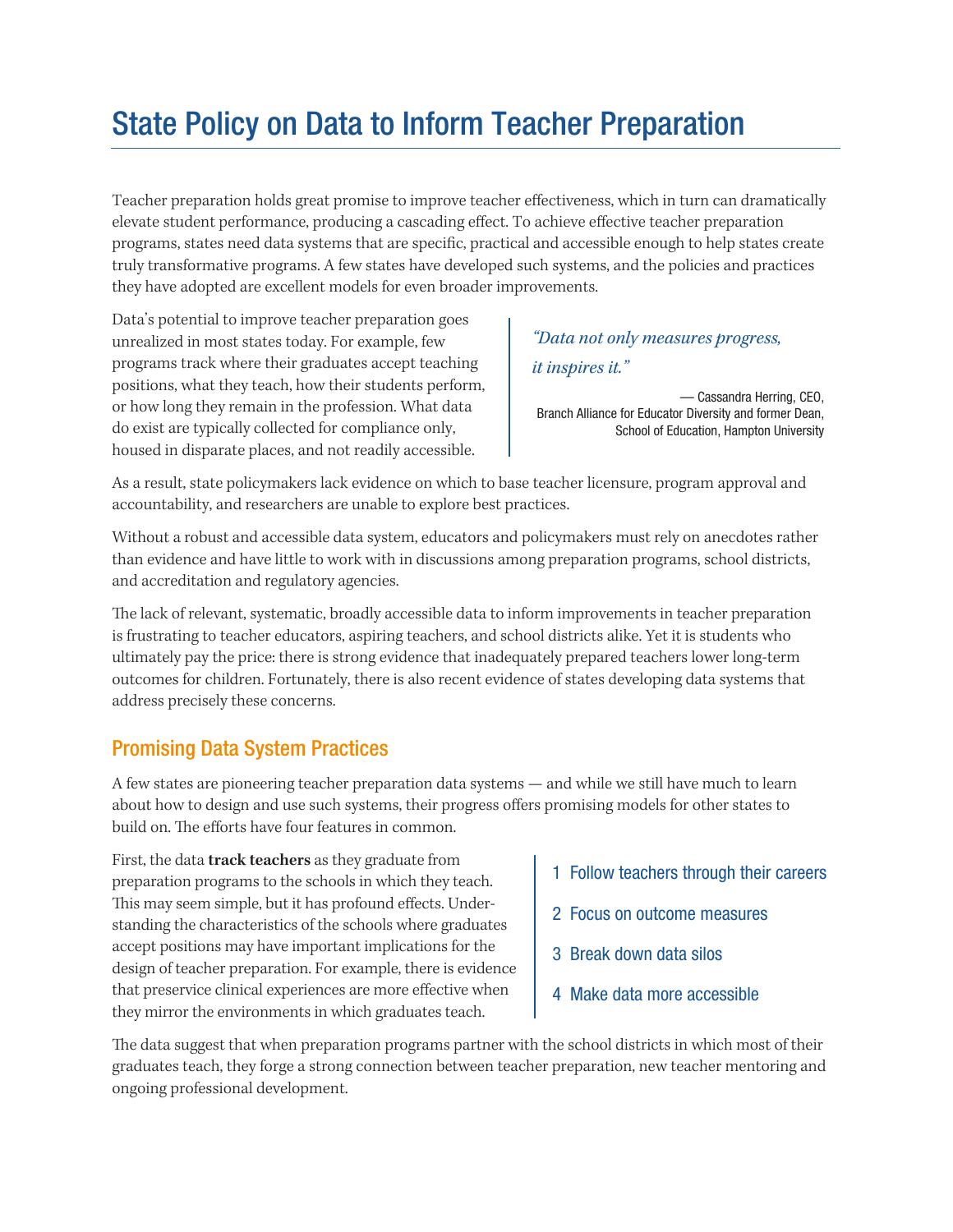Second, the best data systems **focus on outcome measures**. Teachers should be prepared to help all students reach challenging learning goals, so state data systems should be able to link student outcomes (such as achievement test scores) with both the teachers who taught them and the programs from which those teachers graduated.

**These hypothetical graphs** illustrate the types of comparisons that can inform truly productive conversations. In Chart 1, for instance, how might programs A and D learn from program C so that their graduates can foster greater gains in student achievement? In Chart 2, how might programs G and H learn from programs C or D about how to train teachers to persist and succeed in the classroom? Without such data these conversations, and the improvements they could bring about, are unlikely.



As part of this focus on outcomes, data systems should track the retention of teachers over at least the first five years of their careers. Teacher preparation should, of course, play an important role in getting teachers ready for the challenges of their very first day. But ample research shows the meaningful improvements teachers make in their skills while on the job — while also documenting the high rate of teacher attrition during those first few critical years. Well-designed teacher preparation data systems will help us understand not only how to hire the best teachers, but how to keep them.

Third, pioneering state data systems have developed ways to **break down data silos**. It's not uncommon for different elements of data about a program's graduates — their first jobs, their persistence in teaching, and the achievement of their students, for example — to come from different databases, controlled by different state or local agencies. Connecting these data at the level of the individual teacher can be challenging; it requires some resources and political will. But states like Delaware, Louisiana, Massachusetts, North Carolina and Rhode Island are now doing it.

Finally, these systems **make data accessible and transparent**. Data, however voluminous, are only useful if organized in intuitive ways that will answer essential questions about improving teacher preparation. For example, knowing the achievement test scores of one teacher's students is not very illuminating by itself since many factors, in and out of school, influence those scores. But knowing the yearly gains in student achievement among programs whose teachers teach comparable students could be very enlightening. Accessible and visually compelling analytics promote transparency, informed choice, and real improvement.

*"Data from the dashboard form the basis for conversations among faculty and partners that improve our programs."*

— Diana Lys, Assistant Dean of Educator Preparation and Accreditation, University of North Carolina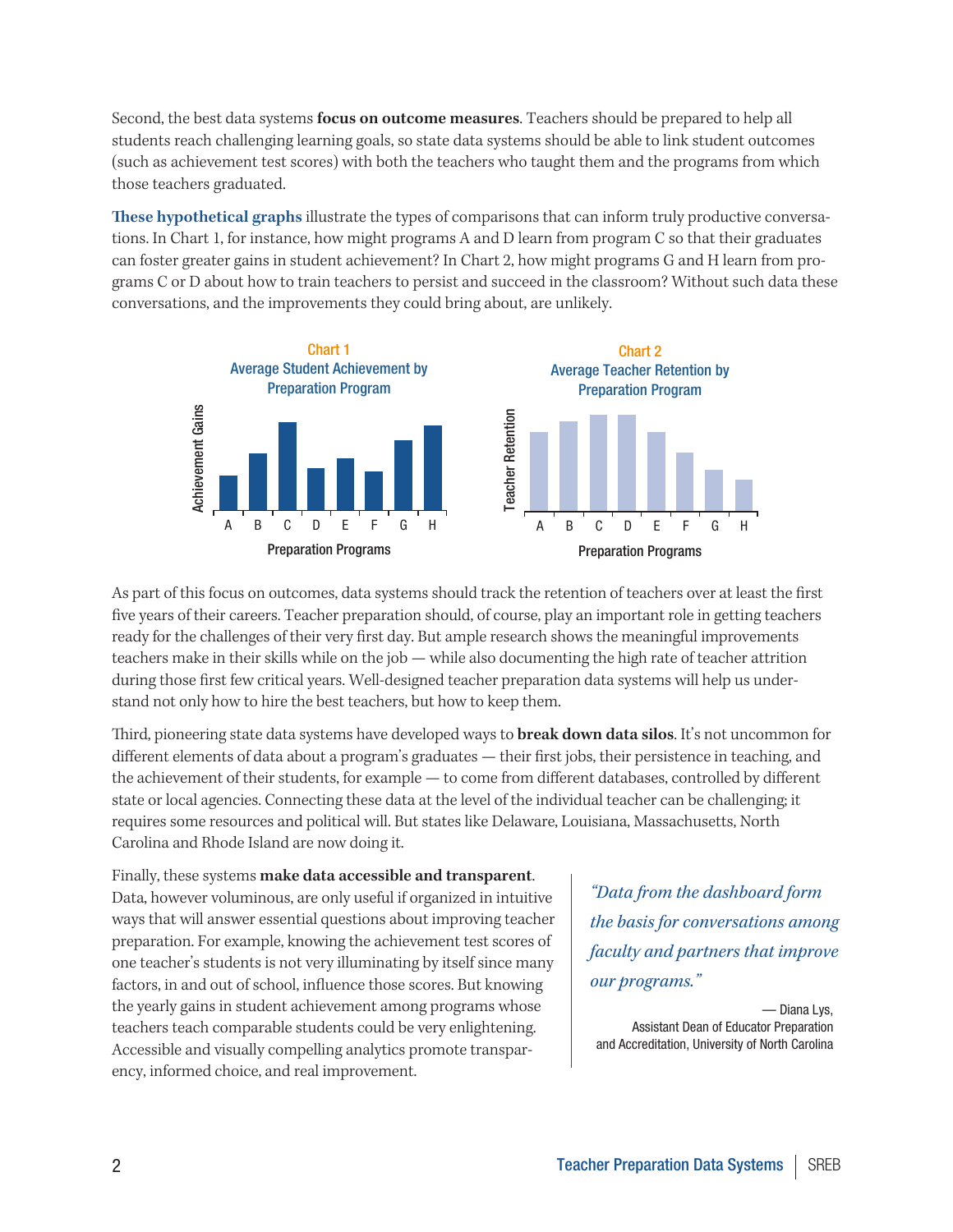Prospective teachers have a right to data about the performance of different teacher preparation programs. State agencies can also use that information in accreditation and regulation decisions, and, perhaps most important, making performance data public might motivate programs to improve.

Building strong data systems on teacher education and careers may be the single best way to improve teacher preparation. This sounds straightforward but is far from simple. One difficulty is that programs, departments of education and school districts frequently use data for compliance only, rather than as a source of ideas for improvement. Data privacy is another concern: teachers, schools and the public all need data to be gathered, stored and used properly. These are among the issues state leaders will have to address in developing thoughtful approaches that support both our teachers' desire to improve and the educational outcomes of our nation's children.

*"The dashboard provided the impetus for us to better understand how we could improve our mathematics teacher education programs. We are building a culture that uses data for improvement."*

> — Ellen McIntyre, Dean, UNC Charlotte College of Education

### State Data System Examples

#### Louisiana

Louisiana has been a pioneer in making data on teacher preparation programs publicly available. Beginning in 2007, the state published value-added measures of teacher preparation programs. These measures estimate the gains in student learning attributable to the teachers of each preparation program. The data show whether the graduates of some programs are achieving better student gains than those of other programs.

Since 2014, the Louisiana Board of Regents has published an even more detailed summary of each of its preparation programs. The reports include number and characteristics of teacher candidates, their performance on licensure exams, their placement as teachers in Louisiana schools, and their performance on the Louisiana teacher evaluation system following their first and second years as teachers. Reports cover both traditional teacher preparation programs and alternative teacher preparation programs.

This information is detailed in the *Louisiana Teacher Preparation Program Fact Book* and summarized in teacher preparation dashboards for each program. The data form the basis for program accreditation and accountability and have informed conversations about how to improve teacher education in Louisiana's preparation programs.

Explore the Louisiana Teacher Preparation Data Dashboard: regents.la.gov/page/teacherpreparation-data-dashboards-fact-book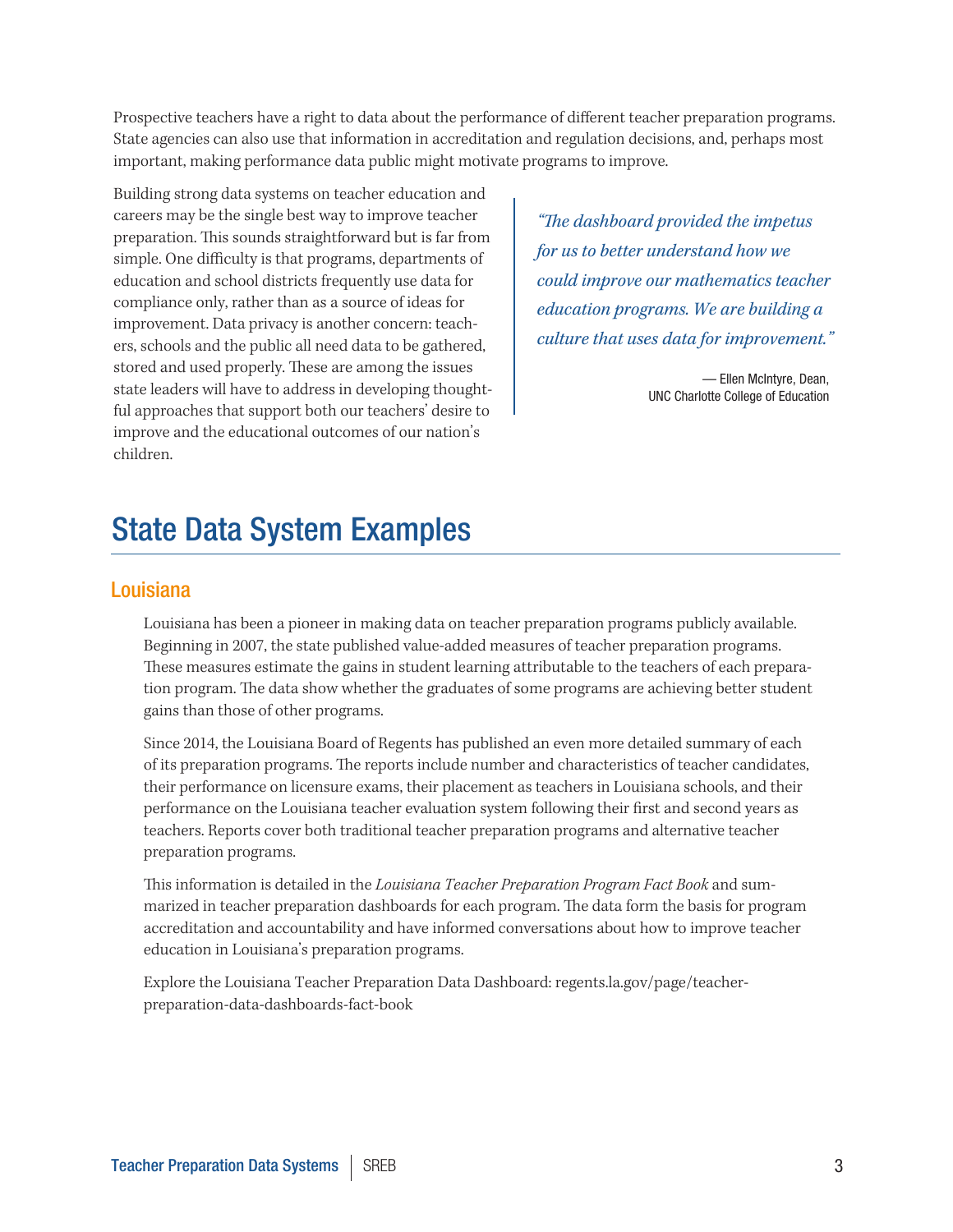#### North Carolina

The University of North Carolina has created a well-designed dashboard that includes information for each of the 15 University of North Carolina teacher preparation institutions on:

- Admissions criteria for teacher preparation programs
- Comparisons of typical academic performance of candidates
- Licensure exam results
- Enrollment trends
- $\bullet$  Teacher productivity
- Time to degree
- Preparation pathways
- Retention rates
- Recent graduate survey results
- Program effectiveness (as measured by student achievement and formal observations of teachers in their classrooms)
- Employment distribution
- Job placement rates
- Average attributes of a school's students, teachers and principal
- University-school partnerships

The UNC Educator Quality Dashboard forms the basis of program improvement discussions within teacher education programs and among deans of the UNC schools of education. There is no similar data system for the 32 schools of education at private colleges and universities in North Carolina.

Visit the UNC Educator Quality Dashboard: eqdashboard.northcarolina.edu

#### Tennessee

Tennessee has provided data on the effectiveness of educator preparation providers since 2009. In late 2016, the Tennessee State Board of Education, in partnership with the Tennessee Department of Education and Tennessee Higher Education Commission, launched an interactive Teacher Preparation Report Card for school districts, teacher preparation providers and aspiring teachers.

The online Teacher Preparation Report Card profiles educator prep programs in the state and categorizes their effectiveness. Aggregate data, based on teacher candidates who complete each program, cover ACT scores, racial and ethnic diversity, high-demand endorsements, placement, retention, observation scores and Tennessee Value-Added Assessment System scores. Explore the Report Card at TeacherPrepReportCard.tn.gov.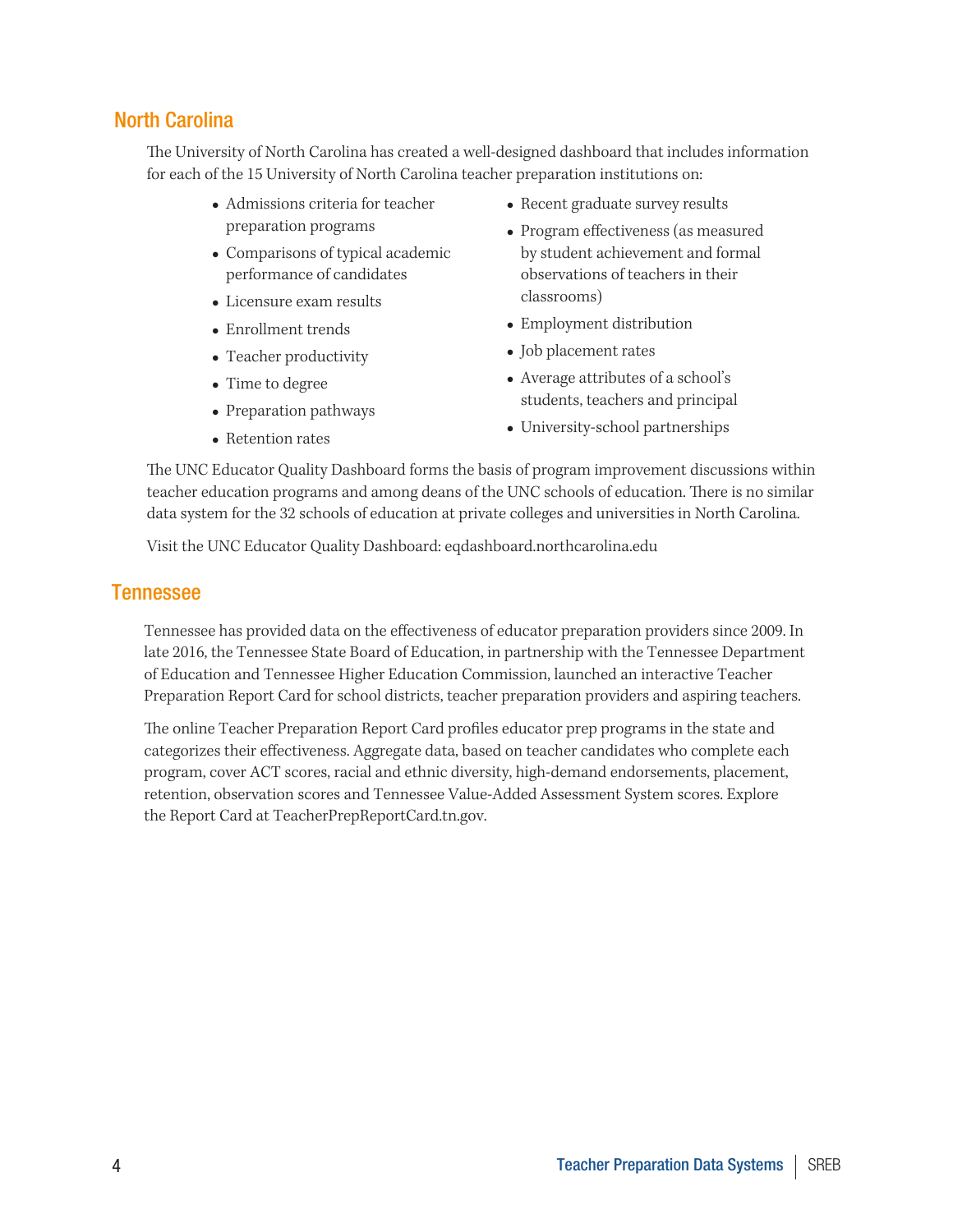## Recommendations for States on Data Systems

*The SREB Teacher Preparation Commission offers the following recommendations with the goal of meaningfully improving teacher preparation, the skills of the nation's teachers and the learning outcomes of students.* 

*The Commission recommends that states assume responsibility for the development and use of data systems to inform teacher preparation.*

#### Recommendation 1 States should synthesize data for teacher education from various state and local agencies

Data should be based on common definitions and formats, preferably shared across states. The data should include:

- <sup>l</sup> Program data on admissions requirements, course requirements, qualifications of graduates (licensure field or certification exam scores, for example) and demographic attributes of graduates
- <sup>l</sup> Teacher placement data on assignments and student socio-demographic attributes of first position
- <sup>l</sup> Teacher outcomes data on teaching effectiveness and teacher retention during the first five years

#### Recommendation 2 States should disseminate data widely, tailored to the needs of specific audiences

Policymakers, programs and the public will all value and make use of data in different ways. To use data effectively, create separate web portals targeted to different audiences.

- <sup>l</sup> Provide the public with general information: a description of the performance of teacher preparation programs on basic performance measures, the number and characteristics of graduates of teacher preparation programs, their job placements and their retention rates in education over five years.
- <sup>l</sup> Provide preparation programs with data and information that will help them manage and improve teacher preparation.
- <sup>l</sup> Provide state policymakers with information on teacher preparation programs based on the performance of the program's graduates.

#### Recommendation 3 States should use data to empower change

To ensure meaningful discussions of program improvement, states should pursue ways to help programs and school districts analyze, discuss and use data to improve teacher preparation and meet state performance benchmarks. For example, states might appoint an advisory board (drawing from programs, districts and departments of education) or work with nonprofits and professional accrediting organizations.

*The Commission recognizes that data systems will also need to reflect the measures states choose to monitor performance of preparation programs. The Commission's final report will return to this broader issue of accountability and performance benchmarks for teacher preparation programs.*